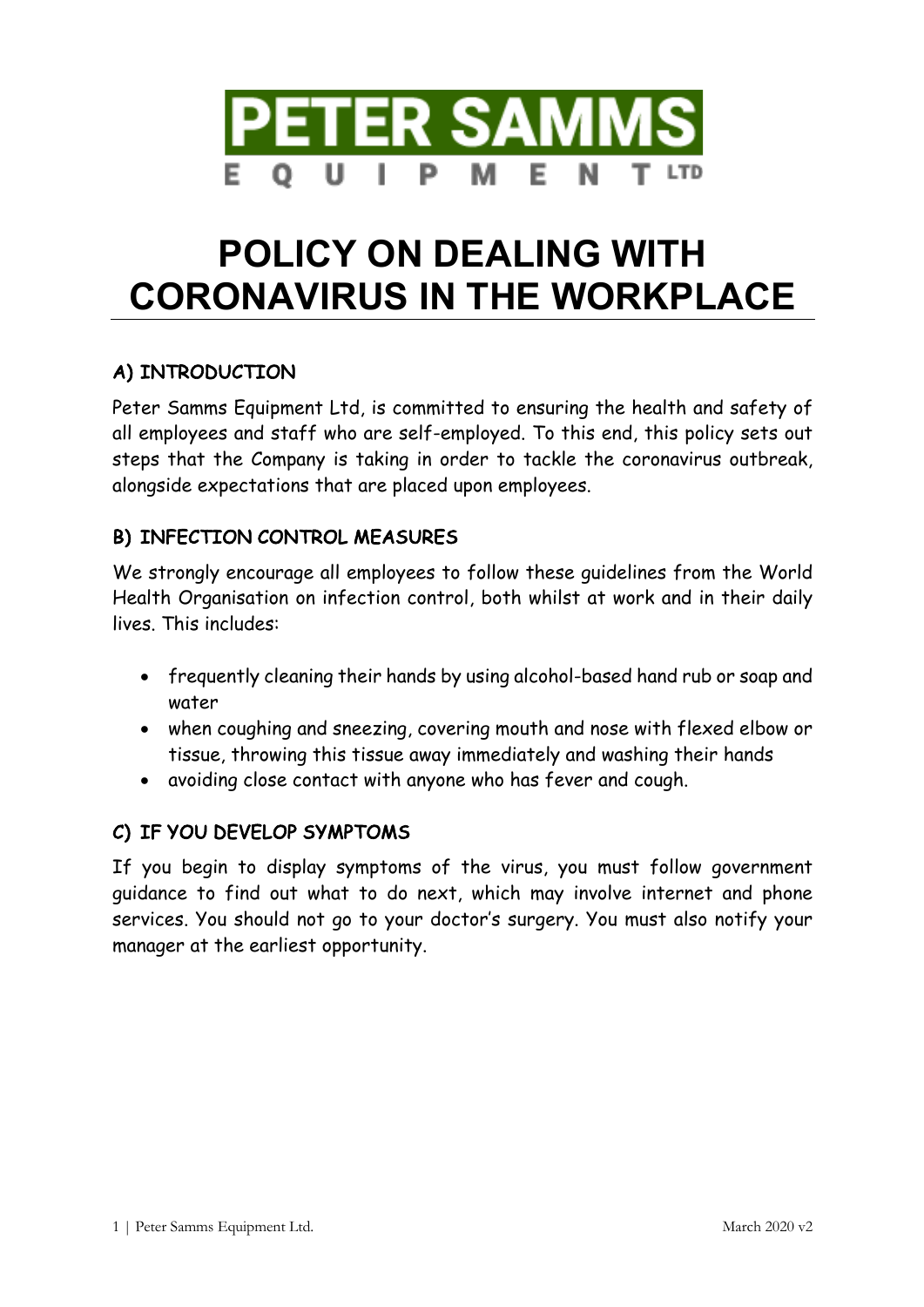# D) TRAVEL PLANS

The Company accepts that some of its employees will have plans to travel in the near future, including pre-booked and paid for holidays. Certain countries have been identified as having been severely affected by the virus and we would therefore ask that employees consider, for their health reasons, whether travelling to these areas is the best thing to do. If a decision is made to travel, we ask that employees let their manager know of the countries to be visited so that their return can be managed appropriately.

We also ask all employees to keep themselves up to date with Government guidance on the countries which require self-isolation upon return, and bear in mind that this guidance can change on a daily basis.

If you would like to cancel any pre-booked annual leave, you should discuss this with their manager.

#### E) PERIODS OF SELF-ISOLATION

The Government is currently advising people to self-isolate in certain situations for a period of 14 days, which means staying at home and not having contact with other people. In the event that this applies to you, you must not attend work during the isolation period. You must inform your manager at the earliest opportunity that you are under guidance to self-isolate. Your manager will keep in contact with you during this period. Where feasible we can agree a period of paid annual leave with you. Where no other agreement is made you will receive statutory sick pay subject to qualifying criteria in place at the relevant time.

## F) SENDING EMPLOYEES HOME/REQUIRING EMPLOYEES NOT TO ATTEND **WORK**

If we are concerned that you may have been exposed to the virus, even though you are not displaying symptoms, we may take the decision to send you home or not ask you to attend work. This may occur if, for example, you inform us that you have been in close contact with someone else who has, or may have, the virus. This is treated as a period of suspension for medical reasons. It is not considered a disciplinary sanction; the period of suspension will be in recognition of the possibility that your continued presence in the workplace poses a risk of spreading the virus. You will receive full pay during this time off. Alternatively, we may agree a period of paid annual leave with you.